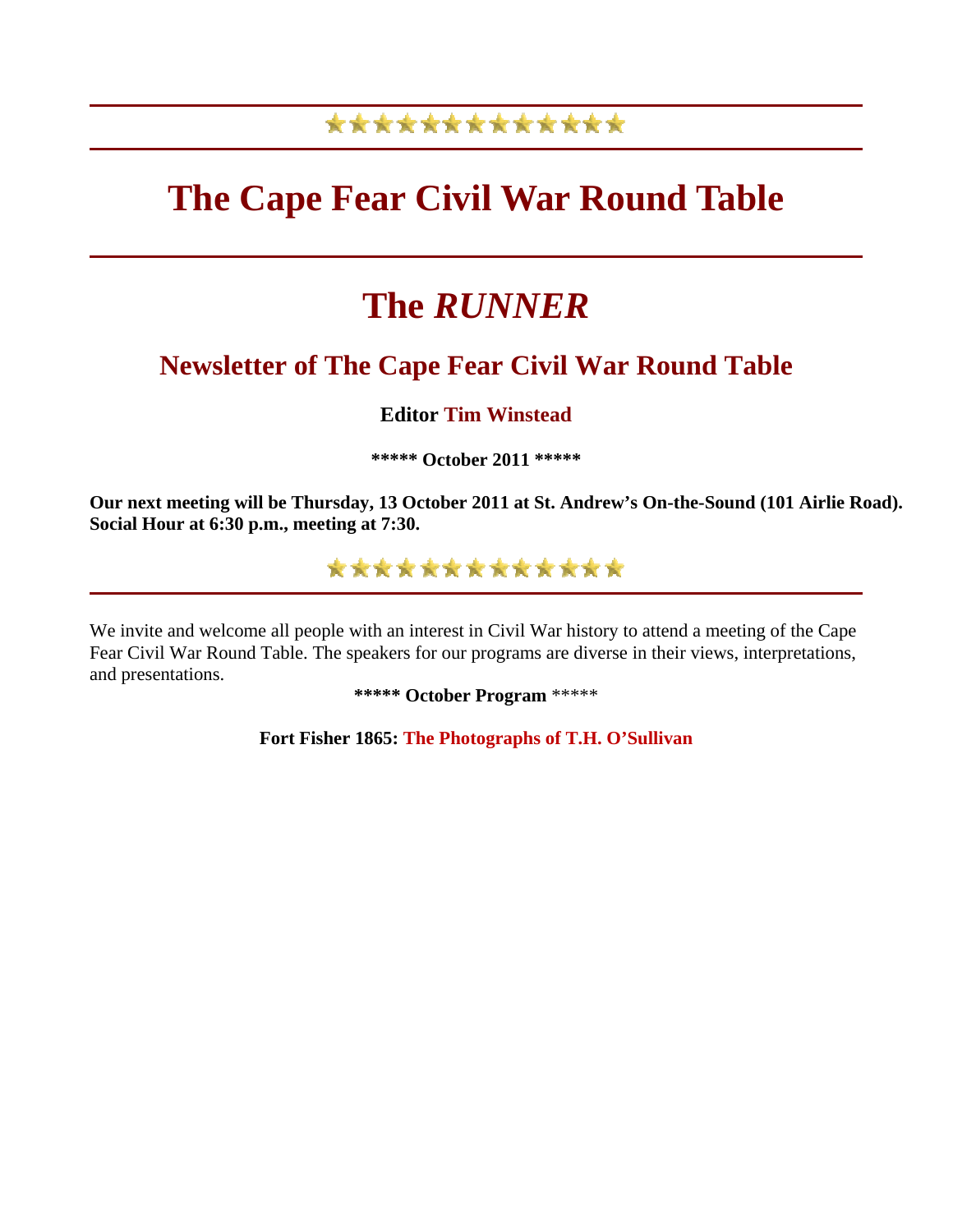

**Timothy O'Sullivan 1840 – 1882 Dr. Chris Fonvielle** CFCWRT member, **Dr. Chris Fonvielle**, will present a program based upon his recently published book about the photographic history of Fort Fisher made by T.H. O'Sullivan during February 1865.

As reported in the *New York Herald* on February 8, 1865, Messrs. Gardner & Company, as requested by Lt. Gen. Grant, dispatched an experienced Civil War photographer to make a series of views of Fort Fisher for Grant's report on the Wilmington expedition. The thirty-nine photographs taken by O'Sullivan have provided a detailed record of the fortifications that protected the many blockade runners that made entrance into New Inlet during 1861 – 1865.

It has been said that a picture is worth a thousand words. Chris has used O'Sullivan's photographs to paint a picture of the fort that had become known as the Gibraltar of the South. Please join us on October  $13<sup>th</sup>$  for a program that will add to our knowledge of the local history of the Cape Fear region during the Civil War. As is his style, Chris is sure to share anecdotes that will add human interest stories to the largest naval bombardment ever to have occurred on this continent.

**Dr. Chris E. Fonvielle, Jr.** is a native of Wilmington with a lifelong interest in the American Civil War, the Lower Cape Fear, and Southern history. He currently teaches courses on the Civil War, Wilmington and the Lower Cape Fear, and the Old South and Antebellum America at the University of North Carolina Wilmington. Among his many books and articles, *The Wilmington Campaign: Last Rays of Departing Hope*, is the definitive examination of the Union effort to close the port of Wilmington.

Editor

#### **\*\*\*\*\* Raffle Winners \*\*\*\*\***

| <i>The American Civil War / Keegan</i> |        | Tom Morgan            |
|----------------------------------------|--------|-----------------------|
| <i>Witness to Appomattox</i> / Wheeler | $\sim$ | Martha Watson         |
| <i>Rising Thunder / Wheeler</i>        |        | <b>Richard Covell</b> |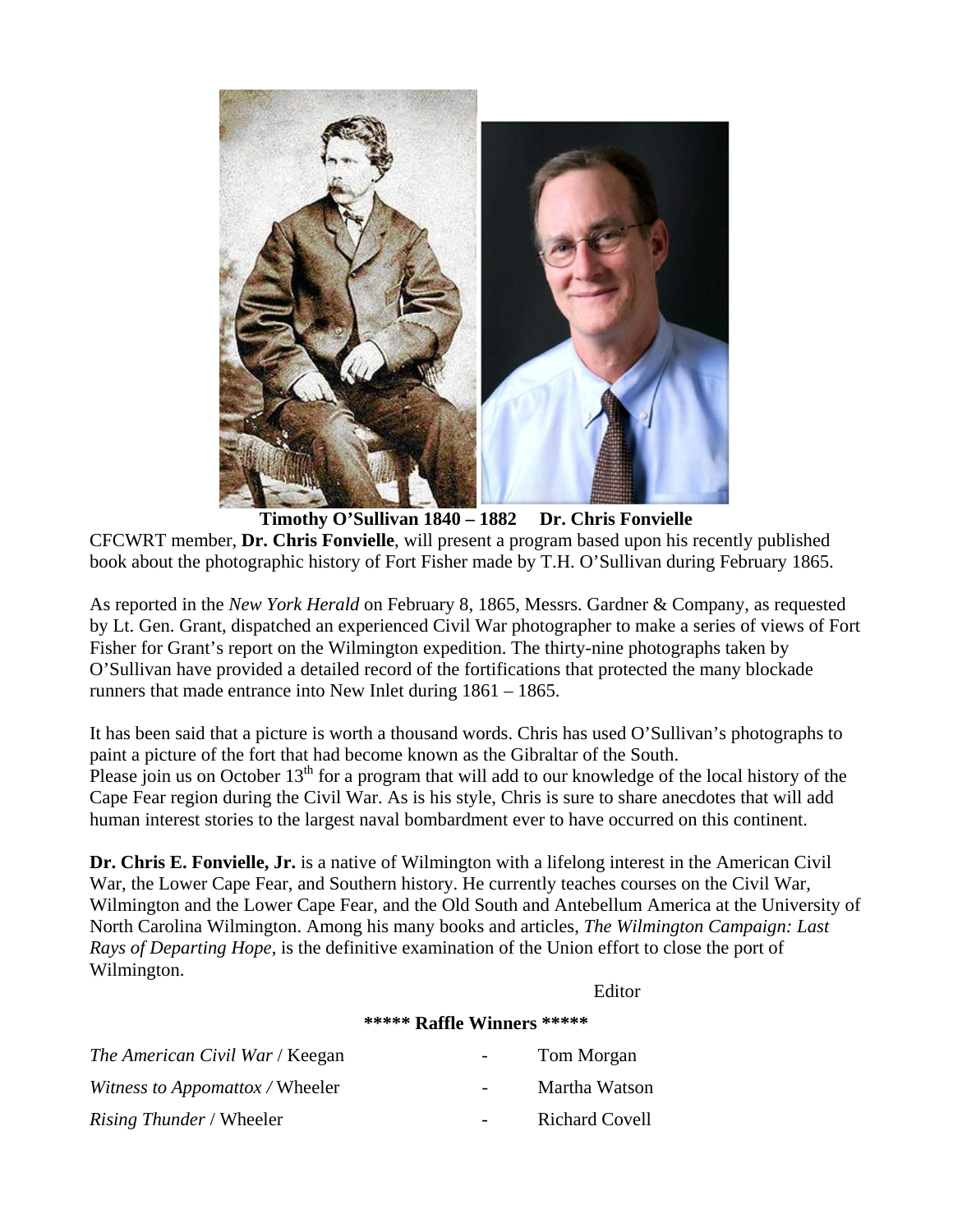*Robert E. Lee: The Soldier/* Maurice - Palmer Royal *Classic Civil War Stories* / Purcell - Bill Jayne *Andersonville /* Kantor - Mary Royal

- 
- 
- 



### **Raffle Master: Ed Gibson**

If you have books, prints, or other items that you would like to donate to the CFCWRT raffle, talk to Ed at our next meeting.

# **\*\*\*\*\* Trivia Questions September 2011 \*\*\*\*\***

**1 –** Who was John H. Foard? Why was he important to the Civil War history of the Cape Fear region? **2 –** At the southern end of the Fort Fisher sea face, Battery Lamb (Mound Battery) towered some forty-three feet above the beach. This important battery provided protection for blockade runners entering or leaving the Cape Fear River through the New Inlet. It also served as the signaling station to assist the blockade runners trying to navigate into the river. During the bombardment on December 24, 1864, Colonel Lamb ordered that a Confederate flag be raised on the Mound Battery in defiance of the Union ships shelling the fort. Because the signaling flagpole was not equipped with halyards to raise a flag, someone would be required to climb the pole and manually attach the flag.

Who was the "volunteer" who came forward to attach the fort's standard to the Mound Battery flagpole?

**3 –** Mr. Wilkinson's presentation began with a slide that showed a seal with crossed naval guns overlaid by an anchor with the inscription "C.S.N" and the phrase, "**Aide toi et Dieu t'Aidera**." Know where the phrase originated? Know what Confederate leader had this phrase engraved on his sword? **4 –** Among the officers who served in the Confederate States Navy, Commander James D. Bulloch, a Georgia native, was sent to England where he purchased, manned, and commanded the CSS *Fingal* in bringing a much needed cargo of military stores to Savannah, Georgia during November 1861. Because of his unique managerial talents, Bulloch was sent back to England where he achieved prominence for his actions as Chief Purchasing Officer for the CSN in Great Britain. Bulloch's talents included establishment of contacts & methods that allowed the Confederate Navy to clandestinely contract the construction and equipage of warships in violation on Britain's Neutrality Act. Among the ships Bulloch procured, the Laird #290 became the most effective commerce raider of the war. The Laird cruiser #290 slipped out of Liverpool as the unarmed *Enrica* and after a cat-and-mouse game with the USS *Tuscaloosa,* the *Enrica* proceeded to the Azores where she received guns and other equipment needed to complete a warship. Having completed his task, Bulloch turned the *Enrica* over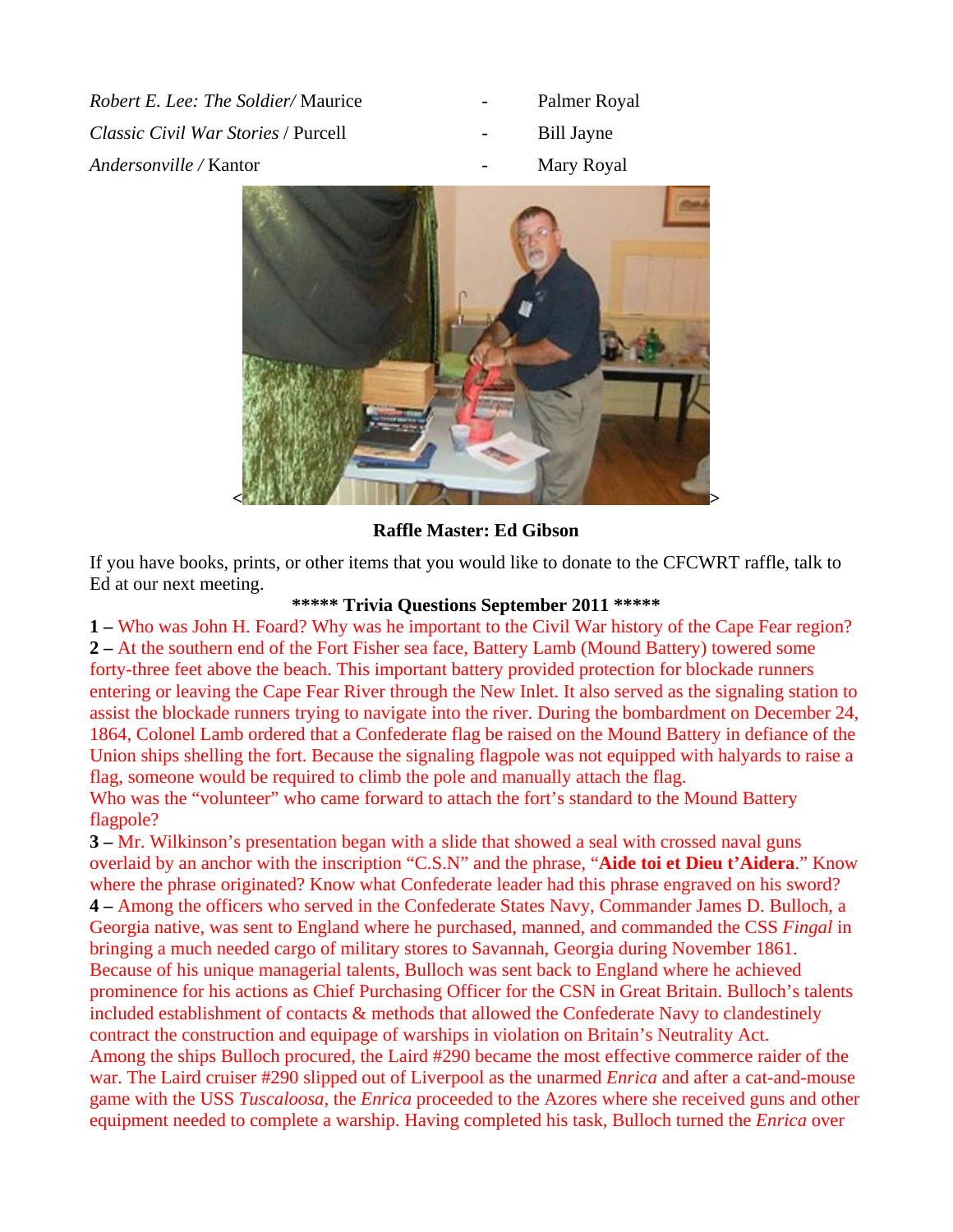to a new captain. Who was that captain who would take command and commission the ship as a Confederate warship? Why was Bulloch not given command of the #290?

**5 –** Lt. John Wilkinson commanded the CSS *Robert E. Lee* through the Union blockade 21 times. During these trips, Wilkinson delivered some 7,000 bales of cotton to European markets and he returned through the same blockade with critical stores for the Confederate government. What was the fate of the CSS *Robert E. Lee?*

**6 –** During the Civil War, Imperial Russia was the only European nation that unequivocally supported the Union and its cause. The leaders of the two nations recognized the similarity between Czar Alexander II's freeing of Russia's serfs and Lincoln's freeing of America's slaves. After the czar survived an assassination attempt on April 16, 1866, the United States Congress, remembering Abraham Lincoln's assassination, enacted a resolution of sympathy to the Russian people. Gustavus Fox was selected to personally take the message to Russia. On what iron-clad did Fox make the nearly one year tour of ports from the Mediterranean to the Baltic?

#### \*\*\*\*\* **Member News** \*\*\*\*\*

If you have member news that you think would be of interest to CFCWRT membership, let me know about it.

**1 –** The CFCWRT is pleased to welcome the following new members: **Judy L. Ward, Art McGiverin (**Associate member – Bartlesville, OK**), Jim Spruill,** and **Dennis Wrynn.** 

**2 –** A memorial service for Charles Watson will be held at Popular Grove Plantation at 3:00pm on October 1, 2011.

**3 –** At the September meeting**, Gary Henderson** addressed those present about the North Carolina Power and Sail Heritage Foundation and its project to build a blockade runner for display in Wilmington. The foundation had experienced difficulties in moving forward with the project - Gary was seeking assistance from members who had skills in ship building, fund raising, or related talents. For an overview on the project see: <http://www.blockaderunnerproject.com/> If you have talents in this arena and are interested in supporting a most worthy cause, contact [tpwinstead@gmail.com](mailto:tpwinstead@gmail.com) and I will be sure Gary gets the names of any interested individuals .

#### **\*\*\*\*\* October 1861 \*\*\*\*\***

October 1st: President Lincoln met with his Cabinet and senior army figures such as McClellan to discuss a major operation against the Confederates along the east coast. Ironically, Jefferson Davis was doing the same in Richmond regarding an attack against Unionist positions in Virginia as the public in the South were also expecting a major military campaign against the enemy.

October 3rd: Governor Thomas More of Alabama banned the export of cotton to Europe. He hoped that this would pressure the governments of France and Great Britain to recognize the Confederate government. Soldiers fought at Greenbriar, western Virginia, which resulted in over 100 Confederate dead while the Unionists lost just eight killed but also captured a large number of horses and cattle.

October 4th: The Confederacy signed a number of treaties with Native American tribes that brought these tribes into the war on the side of the Confederacy.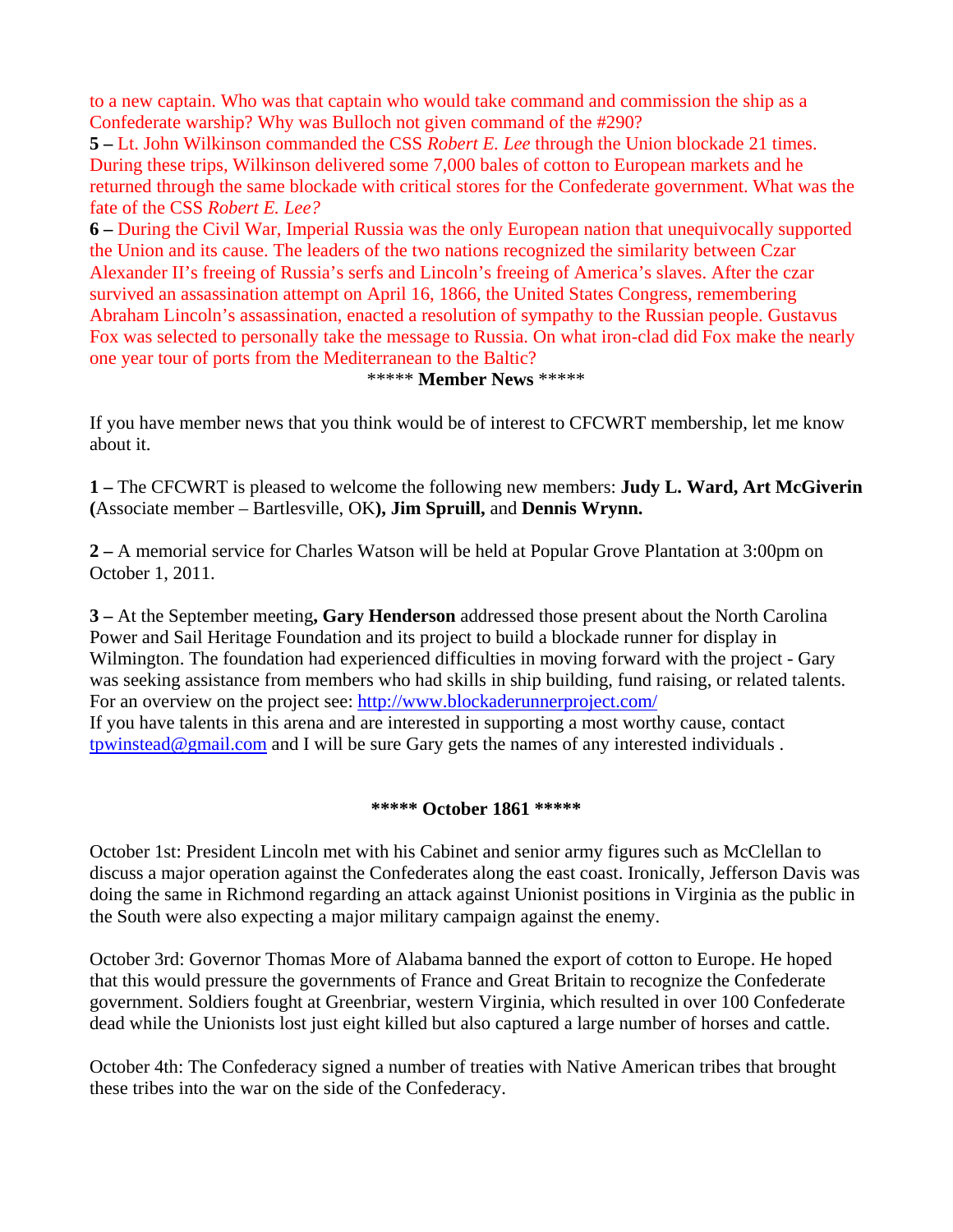October 5th: The Cabinet in Washington DC signed a contract for a new type of warship – the Ironclad. The first was called the 'USS *Monitor*' and had a pair of heavy guns in a revolving turret. **Note:** This was one of the pivotal moments in the course of the Civil War for John Ericsson's "Cheesebox on a Raft" would have significant impact on Great Britain's decisions concerning recognition of the Confederacy. See \*\*\*\*\* **More Summer Reading** \*\*\*\*\* for more information. A review of Howard J. Fuller's *Clad in Iron: The American Civil War and the Challenge of British Naval*  Power further explained the impact of ironclads on naval policies in both the United States and Great Britain*.* **Editor**

October 6th: The Confederacy started a campaign to find crossings over the Upper Potomac that, if successful, would have allowed them to outflank the Unionist force in the capital.

October 7th: Lincoln sent the Secretary of War to Missouri to investigate what exactly was going on as more reports reached Washington DC about the incompetence of General Frémont. What Secretary of War Simon Cameron found was that it had taken Frémont seventeen days to organize troops in an effort to retake Lexington. The news was not well received by President Lincoln.

October 8th: William T Sherman was appointed commander of the Union's Army of the Cumberland. Sherman replaced the ill General Robert Anderson.

October 10th: Jefferson Davis, while discussing the fact that the South has a smaller population when compared to the North, ruled out using slaves in the Confederate Army.

October 12th: Two commissioners from the Confederacy left the South for Europe. Their task was to increase trade between the South and the UK and France. In Missouri many people, opposed to Frémont's harsh rule, took part in clashes against Unionist forces.

October 14th: President Lincoln suspended habeas corpus. Though he did so reluctantly, Lincoln felt that such a move was necessary to the war effort.

October 16th: Lexington in Missouri was back in the hands of the Union after Confederate forces withdrew from the town.

October 18th: Union gunboats started a move down the Mississippi River.

October 20th: McClellan believed that the Confederacy was planning a major move against Washington DC.

October 21st: A Union force suffered heavy losses at Ball's Bluff. The Union force, commanded by Colonel Edward Baker, believed that it was attacking a small Confederate force. In fact, they advanced into four Confederate regiments. In the confusion that reigned in the Union ranks, many men tried to swim across the river at Ball's Bluff but were drowned. 223 Unionists were killed at Ball's Bluff, 226 wounded and 445 taken prisoner. The Confederates lost 36 men killed. There was an outcry in the North but the Confederate leader at Ball's Bluff, Nathan Evans, was hailed as a hero by the Confederacy.

October 22nd: Lincoln's Cabinet met to discuss the disaster at Ball's Bluff.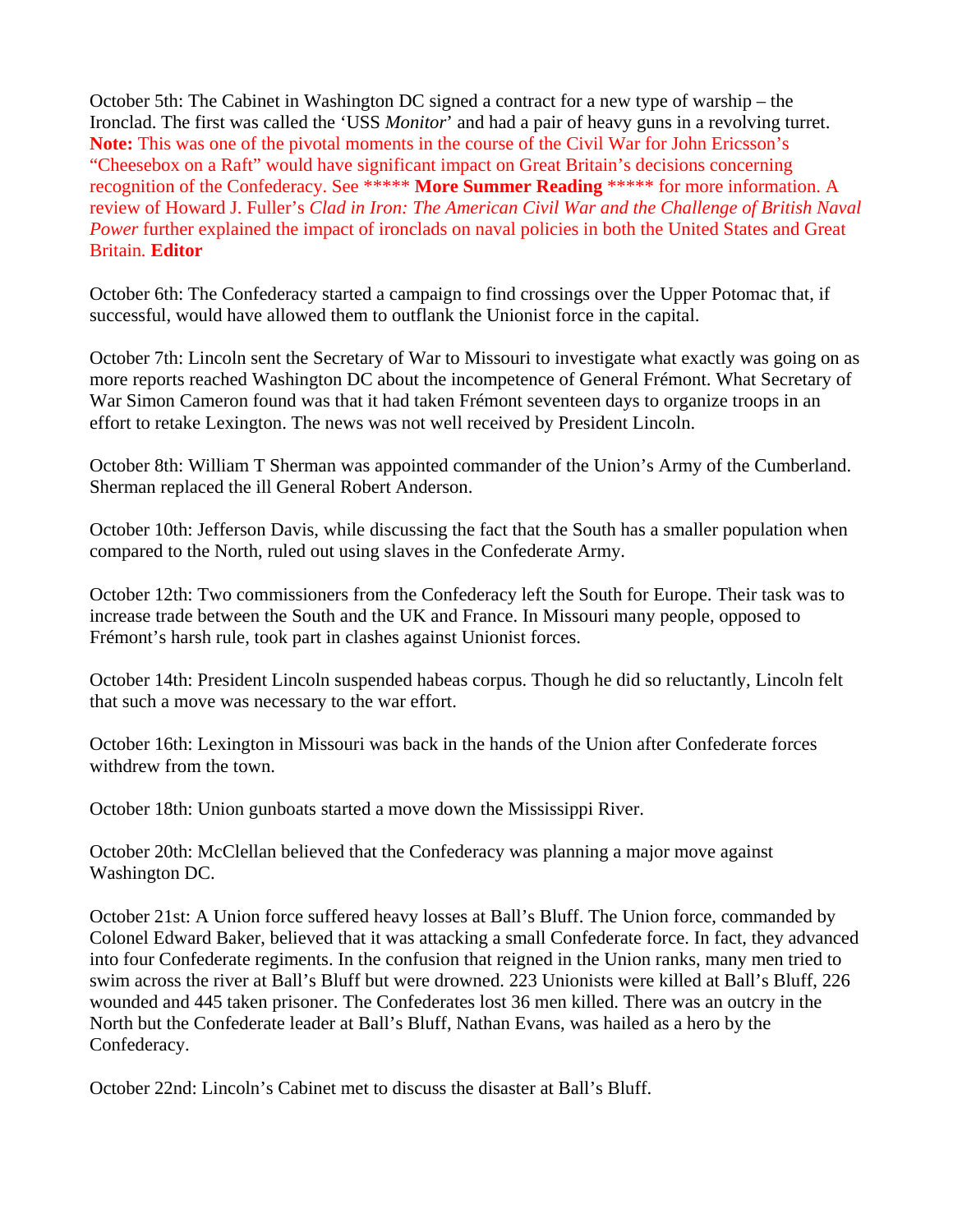October 24th: Lincoln decided to replace Frémont as Union commander in Missouri. He appointed General David Hunter as his replacement "with immediate effect".

October 29th: A major naval force sailed from Hampton Roads – 77 ships. The ships carried 12,000 troops commanded by General T Sherman. Deliberate leaks make the Confederates believe that the naval force will target Charleston or New Orleans. In fact, it was heading for Port Royal, South Carolina.

October 31st: General Winfield Scott, head of the Union Army, retired at the age of 75. He was replaced by General George McClellan.

Source: [http://www.historylearningsite.co.uk/october-1861-civil-war.htm,](http://www.historylearningsite.co.uk/october-1861-civil-war.htm) accessed September 10, 2011.

### **\*\*\*\*\* View from a Blockader \*\*\*\*\***

At our September meeting, Don Wilkinson provided a view from a Blockade Runner– tension, exhilaration, and danger were ever present to the crew of a runner. It was easy to picture John Wilkinson with his pistol threatening to shoot anyone who made a sound that would give the ship's presence to the enemy. What was the view from an officer on a Blockader off New Inlet?

Paymaster William F. Keeler, U.S. Navy, left a series of letters he wrote to his wife, Anna, while serving on the USS *Florida* from 1863 – 1865. These letters provided a view aboard a Union Blockader.

Off Wilmington, April 23, 1863

Well we poked around in the darkness for some time without hearing or seeing anything but the lights I have already mentioned when we anchored  $\&$  at 1 I turned in  $\&$  slept till the deafening report of the 9 in. gun directly over my head, followed in a moment or two by the rush of a rocket, *slightly disturbed my quite slumbers &* led me to suspect that something was in the process of "turning up."

A dense thick fog enveloped us on every side rendering objects invisible but a few feet from the vessel. Our sides were lined with anxious faces peering into the surrounding darkness in search of the object of our alarm. This, as the officer of the deck states, was a large steamer which stole noiselessly out of the fog & glided by us as quickly & quietly as a shadow. Before he could train a gun on it, it had disappeared in the fog.

Keeler related the heightened activity when a runner was sighted, but he also wrote of the extreme boredom that accompanied the "sameness" that constituted the daily activities of the crew of a Blockader.

Source: William F. Keeler, *Aboard the USS Florida: 1863-65,* ed. Robert W. Daly (Annapolis, Maryland, United States Naval Institute, 1968), 24-25.

## **\*\*\*\*\* More Summer Reading \*\*\*\*\***

Amanda Foreman's book, *A World on Fire: An Epic History of Two Nations Divided,* whetted my appetite for additional reading on the roles of Great Britain and the United States during the Civil War.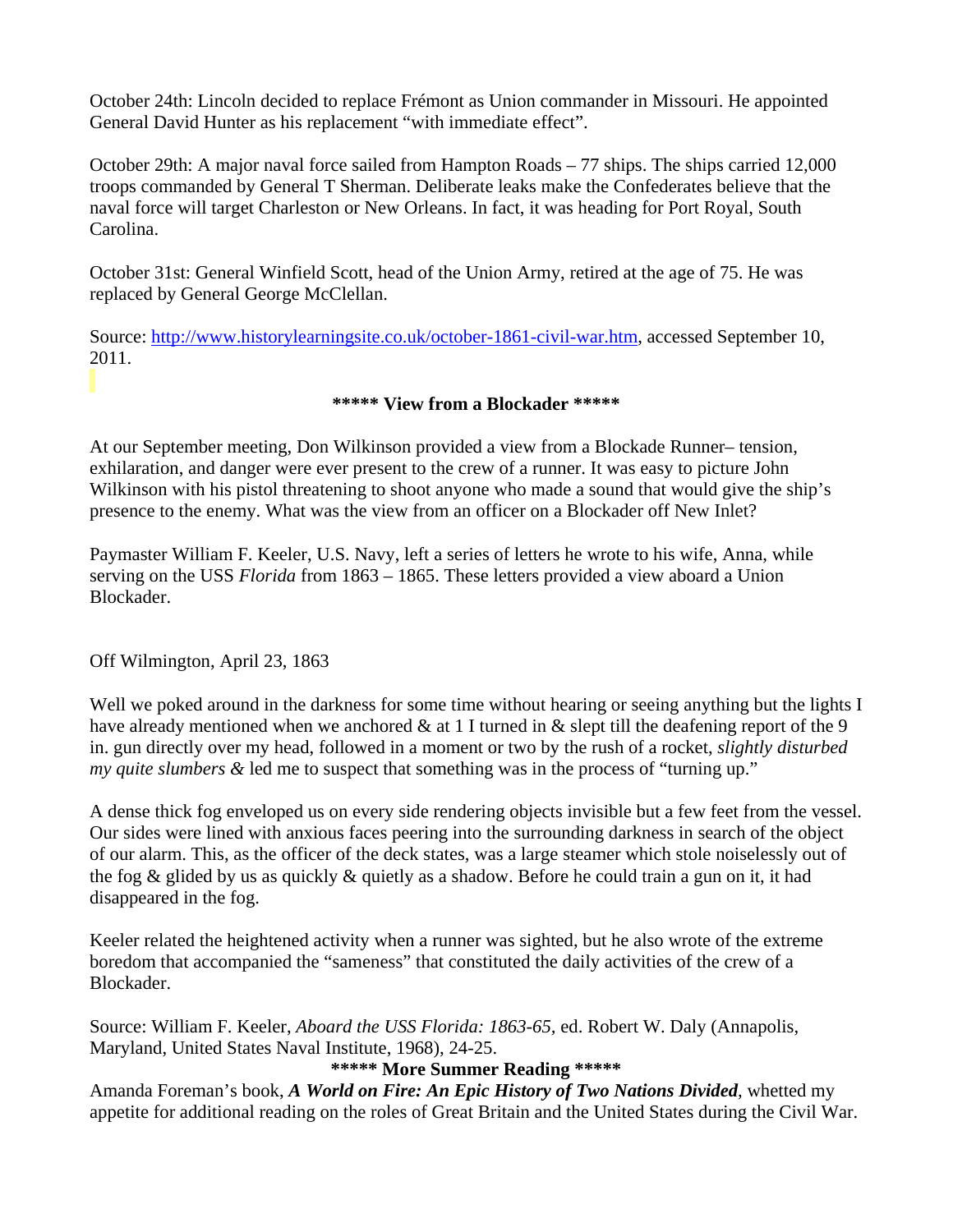I plunged into another work that added more to what I had learned. Howard J. Fuller wrote a technical analysis of the evolution of ironclads as they developed in France, Great Britain, and the United States. *Clad in Iron: The American Civil War and the Challenge of British Naval Power* concentrated on the variety of ship designs and designers, naval ordinance advances, evolution of armor plating, and strategies that were considered by each government.

The characters depicted in Fuller's book were familiar from previous readings; however, Fuller more fully presented the contributions of men like John Ericsson, Gustavus Fox, and Gideon Welles to the Union naval development. On the British side, Fuller presented the evolving British reaction to the challenge of Ericsson's *Monitor*. The leaders in both the Lincoln and Palmerston governments played a delicate game to develop and maintain a naval power to counter that of the other. Fortunately for the United States, Ericsson, Fox, and Welles created a naval force that gave the British pause during the period in which the British government considered actions against the United States.

I enjoyed this book; however, I needed to be in the mood to study the technical developments, personality clashes, and diplomatic dealing that contributed to the armored, steam-powered vessels that forever changed naval warfare. The March 9, 1862 Battle of Hampton Roads between the C.S.S *Virginia* and the U.S.S *Monitor* was the impetus that accelerated evolution of all ships that were to be "clad in iron."

Source: Howard J. Fuller, *Clad in Iron: The American Civil War and the Challenge of British Naval Power* (Annapolis, Maryland: Naval Institute Press, 2008), 268 – 285.

Editor

**\*\*\*\*\* September Meeting \*\*\*\*\* The Most Good for the Confederacy Captain John Wilkinson, CSN**

**Donald Wilkinson**, great great-nephew of Captain John Wilkinson, presented a fascinating program that shared revealing information about John Wilkinson and others who served with the Confederate States Navy.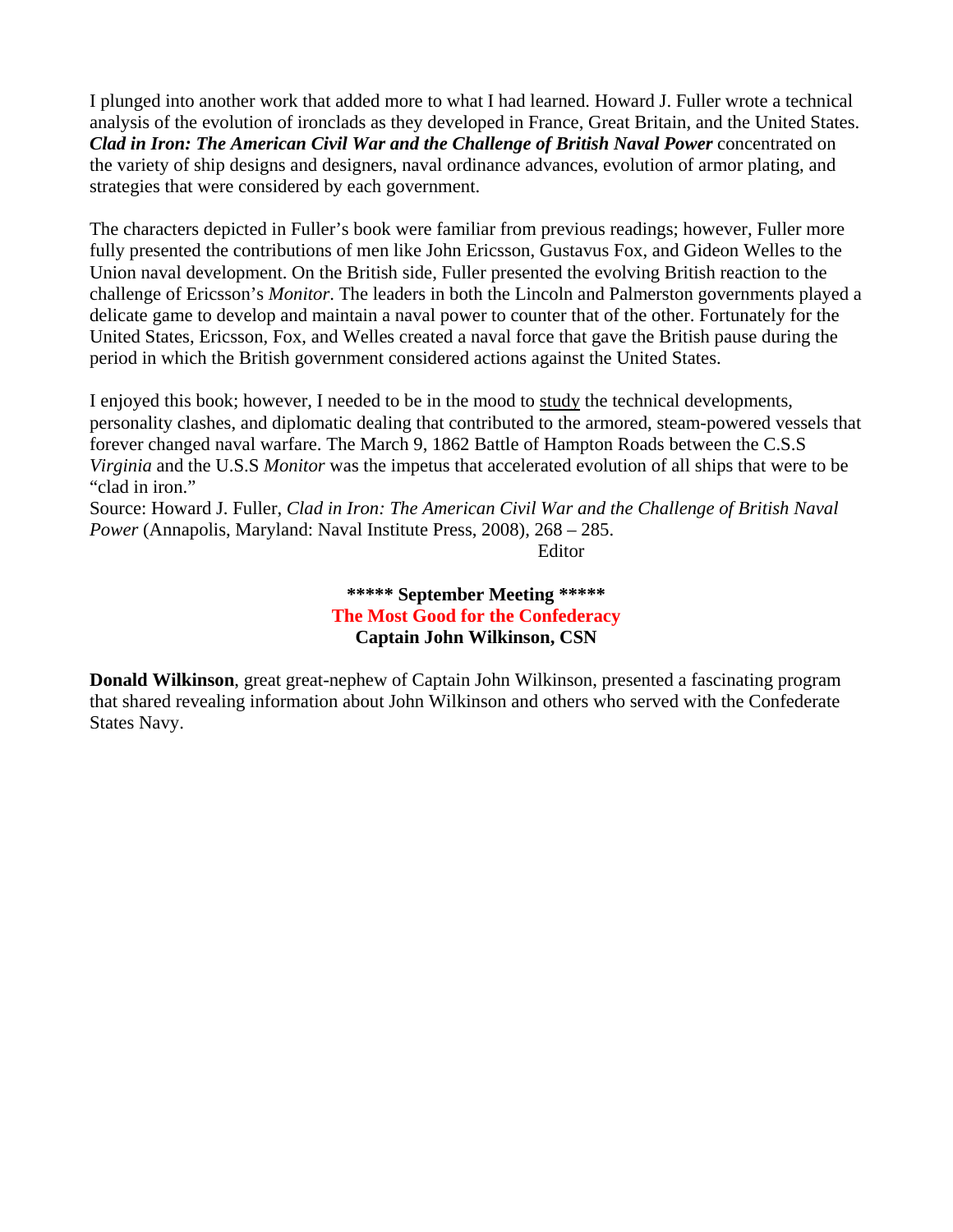

**Donald Wilkinson - John Wilkinson 1821 – 1891**

Mr. Wilkinson began his presentation with a discussion of the strategies developed by the Union and Confederate leaders to "rule the seas." While the Union strategy evolved from Winfield Scott's schema that became known as the Anaconda Plan – the Union would build a powerful navy that would blockade and strangle the rebellious and agricultural Southern states. The Confederate strategy evolved from the mind of Stephen R. Mallory, Secretary of the Navy – the Confederates would use technology to overcome the numerical advantages of the Union navy, they would employ commercial raiders to destroy Yankee commerce, and they would utilize the competent naval officers who chose loyalty to the Southern cause. The availability or lack of manufacturing capability would further shape the strategies of each – The Union would produce the ships needed to accomplish their task, the Confederates would build but few ships to challenge their enemies and they would seek to purchase most of their arms and ships in Europe. Thus began the naval war of 1861 – 1865.

The Confederate Navy had an abundance of experienced and qualified officers. They had few ships available for these competent men to serve upon; hence, a Confederate naval officer was offered the opportunity for a broad variety of services untraditional to in the pre-war United States Navy. Wilkinson discussed the variety of duties that many of these men undertook; these duties included serving "aboard" either: Artillery Batteries, Gunboats, Commerce Cruisers, Blockade Runners, Administrative positions, Ironclad Rams, Covert Operations, Special Duty Abroad, or Torpedo Service. Among these officers were: Comdr. James Bullock, Lt. Hunter Davidson, Comdr. Catesby Jones, Comdr. John N. Maffitt, Lt. Charles M. Morris, Capt. Thomas J, Page, Capt. Raphael Semmes, Lt. Alex Warley, Lt. John Wilkinson, and Lt. John Taylor Wood.

In addition to the naval officers, Mr. Wilkinson provided information concerning three men who shaped the strategy that the Confederacy would employ during the war. As previously stated, Stephen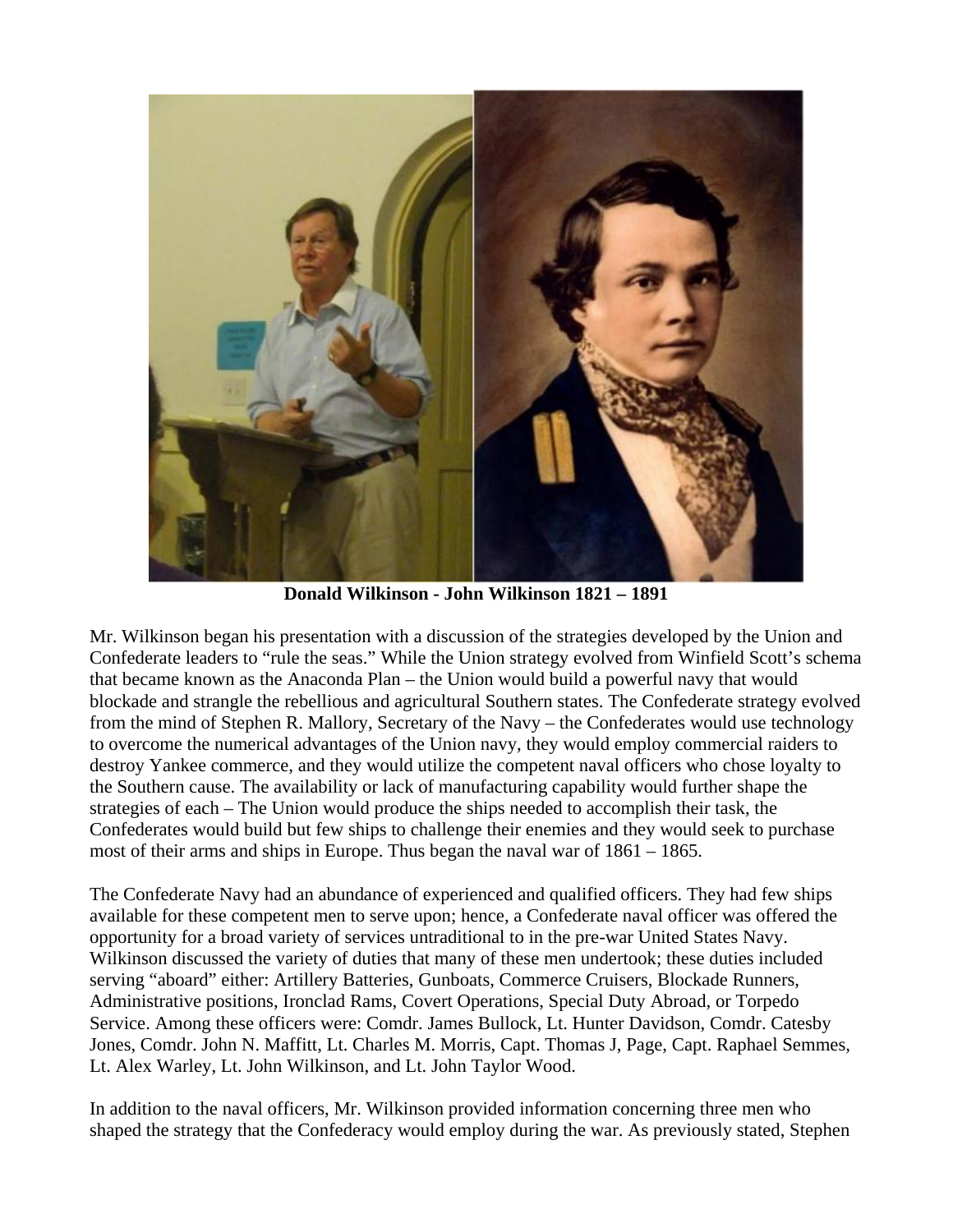R. Mallory, Secretary of the Navy, was a proponent of the South's use of advanced technology that included iron-armored ships, torpedoes, fast steam-powered commerce raiders – the inadequacy of Southern manufacturing capability limited the successful adaptation of these new technologies. Christopher Memminger, Secretary of Treasury, supported the strategy to withhold cotton from the European textile industry in an effort to force European intervention – this "Cotton is King" strategy failed miserably, for at the time when the Union blockade was weak, the South could have shipped much cotton to provide cash credits to purchase the manufactured items needed for the war effort. George A. Trenholm became the banker of the Confederacy who arranged the financial resources that James Bulloch and others would require in Europe. Trenholm's expertise made available international banking services for the Confederate cause.

With the background of the Confederate Navy established, Mr. Wilkinson began to share the story of his great-great-uncle, Lt. John Wilkinson.

John Wilkinson was born in Norfolk, Virginia on November 6, 1821. The son of Commodore Jesse Wilkinson and Frances Coleman Wilkinson, John followed his father's path when he was appointed a Midshipman in 1837. During the Mexican War, John served on the USS *Saratoga* which was commanded by David Farragut. John Wilkinson saw service with the Coastal Survey. By 1860, he was Chief of the Hydrographic Party and commanded the USS *Corwin*. John Wilkinson resigned his commission in the USN on April 6, 1861.

Wilkinson was first assigned to command of a Confederate shore battery at Ft. Powhatan on the James River. As with most of his deep water navy comrades, John longed for service abroad ship.

John was ordered to New Orleans where he saw service as executive officer on the powerful, but uncompleted and immobile, CSS *Louisiana.* Union commander, David Farragut, ordered David D. Porter to use his mortar boats to reduce Ft. Jackson and St. Phillip. When the bombardment and an expedition that cut a chain that blocked the river were complete, Farragut steamed passed the forts and the tethered *Louisiana* on the night of April 24, 1862, and captured the city. The forts surrendered and left the *Louisiana* to its fate - destruction by its crew and capture of the crew by Union forces. John was sent to Ft. Warren in Boston Harbor where he would remain until exchanged on August 5, 1862.

On August 6, 1862, Wilkinson reported to George W. Randolph, Confederate Secretary of War, for special duty in England. Wilkinson carried cotton bonds from Secretary Memminger to Commissioner James Mason and he was also charged to purchase a ship capable of running the Union blockade. (NOTE: Wilkinson was accompanied by an interesting group that included Major Benjamin Franklin Ficklin, Colonel William Finney, and Johnny Tabb. Theirs was another story; however, be sure to check out Ben Ficklin). Wilkinson purchased the fast packet ship *Giraffe* from Alexander Collie & Co. Lt. Wilkinson and the renamed CSS *Robert E. Lee* thus began the adventure as one of the most successful blockade runners. With John Wilkinson in command, the CSS *Robert E. Lee* ( 900 tons, 283' length, 20' beam, and 13' depth) made 21 trips through the Union blockade.

Mr. Wilkinson shared a unique example of what it was like to have been on a blockade runner trying to sneak into either the Old Inlet at Fort Caswell or the New Inlet at Fort Fisher. Imagine yourself on board the *Robert E.* Lee where there were no navigational instruments to guide you, there had been no dredging of the inlets, there were no lights aboard your darkened ship – only stealth, speed, and daring were your deliverer. It was easy to feel the tension on a dark night where a cough, a stumble, or escape of steam from an engine boiler could remove your shield of invisibility.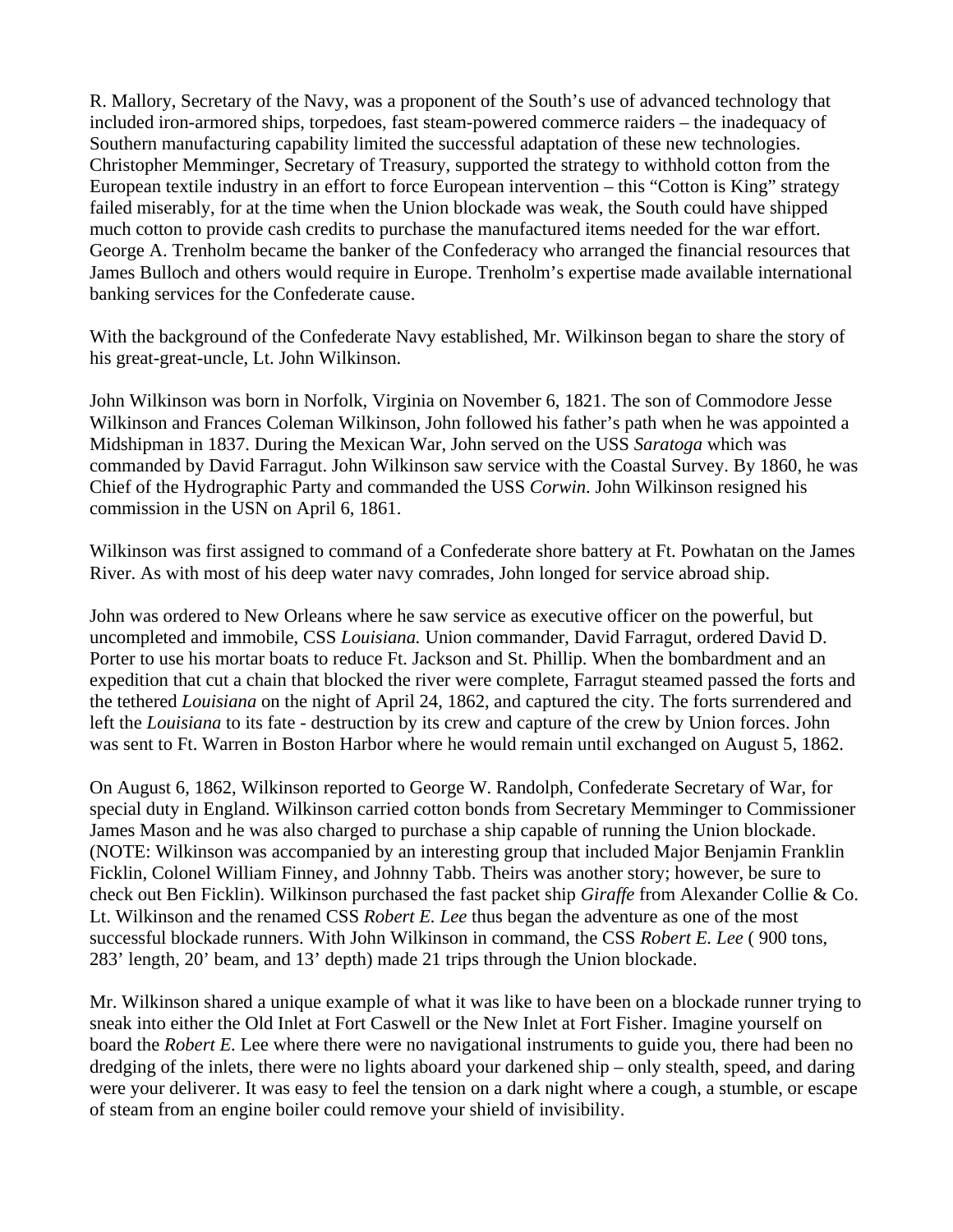Mr. Wilkinson discussed the tactics used by Lt. Wilkinson to avoid the Union blockaders as he made his way out of or into the Cape Fear River.

| <b>Doing the unexpected</b> (don't wait for a moonless                                |
|---------------------------------------------------------------------------------------|
| night to run)                                                                         |
| <b>Innovation</b> (run out during the $day - break$ the                               |
| rhythm of the blockaders)                                                             |
| <b>Misinformation</b> (spread false rumors of destination)                            |
| and schedule while in St. George or Nassau)                                           |
| <b>Imitation</b> (Fly the Union flag and act like you are a                           |
| blockader, use colored rockets like the Union ship commanders to miss-direct pursuit) |

**Smokescreen** (Wilkinson used North Carolina coal to create a means of escaping detection – North Carolina coal attributed to the *Ad-Vance* captured; hence, when and where it was used was mission critical)

**Daring** (steam between blockading ships making it difficult for them to fire without risks to each other, Use cotton soaked in turpentine to extract extra speed for the engines)

#### - **Seamanship**

In October, 1863, Wilkinson was selected to lead a group of 22 Confederate Naval officers in an attempt to free prisoners held by the Union on Johnson's Island on Lake Erie. The group made their way to Halifax, Nova Scotia; hence, into Canada and to the Great Lakes where an attempt to seize the USS *Michigan* was to be made. While planning was underway and the attempt was to be made, a Canadian volunteer revealed the plan to the Canadian government. With the Union authorities alerted and the Canadian government anxious to see the Confederates depart their country, Wilkinson cancelled the expedition. **NOTE**: A complete report on the Johnson's Island expedition can be found in the ORN Series I, Vol. 2, pages 822 – 830 in a letter from expedition member, Lt. Minor, to Admiral Buchanan.

John Wilkinson was to serve in numerous positions during the war. At one point he was assigned to Wilmington to establish a system of lights, maintain a record of water depth at the inlets, and make efficient the export of cotton. Wilkinson would make several additional runs through the blockade as commander of blockade runners and of a commerce raider. Wilkinson considered the latter vessel, CSS *Chickamauga,* as being in conflict with what he thought was prudent action against the Union. His last command was the converted commerce raider, CSS *Tallahassee,* renamed the CSS *Chameleon.*  Wilkinson took the *Chameleon* on a trip to Bermuda for food stuffs for Lee's army. When he returned to Wilmington and found it taken by Union forces, Wilkinson took the *Chameleon* first to Nassau. Wilkinson (and John N. Maffitt) consulted with the Confederate agent at Nassau and they decided the *Chameleon* should be taken to Liverpool. After arriving on April 9, 1865, Wilkinson turned the ship over to Commander James D. Bulloch. The war was over – Wilkinson later wrote, "… the cause for which so much blood had been shed, so many miseries bravely endured, and so many sacrifices cheerfully made, was about to perish at last."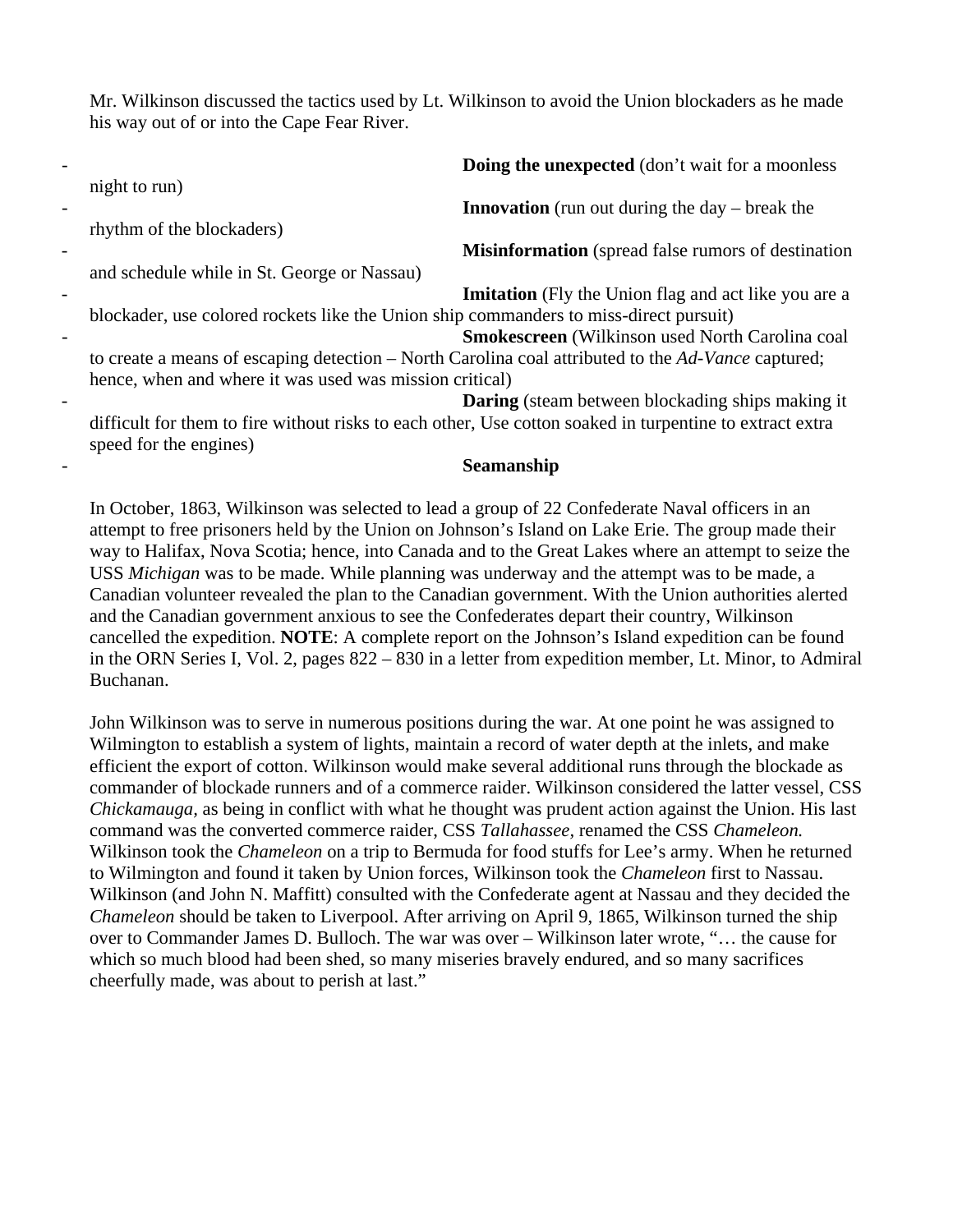

**CSS** *Chameleon*

Because he was classified as a pirate by the Unites States government, Wilkinson did not return to the states immediately after the war. He and fellow Confederate naval officer, John Taylor Wood, operated a marine mercantile business in Halifax, Nova Scotia for some number of years. When a pardon was granted in 1871, Wilkinson with his wife and daughters returned to the U.S. where upon a recommendation from Union Admiral and friend, David Dixon Porter, he established a school in Annapolis, Maryland to tutor aspiring Naval Academy students. John Wilkinson died in Annapolis in 1891.

Lt. John Wilkinson was involved in every duty except that of the torpedo service. The title of Mr. Wilkinson's presentation came from a lecture given by General Perry M. DeLeon at Annapolis in 1900 and it reflected the full measure of service that John Wilkinson gave to the Confederacy:

## **"Raphael Semmes did the most injury to the enemy,**

# **But John Wilkinson did the most good for the Confederacy."**

**NOTE**: For additional information about John Wilkinson read his book, *The Narrative of a Blockade Runner*. This book is available online at: http://books.google.com/books?id=304DSBXn020C&printsec=frontcover&source=gbs\_ge\_summary [r&cad=0#v=onepage&q&f=false](http://books.google.com/books?id=304DSBXn020C&printsec=frontcover&source=gbs_ge_summary_r&cad=0#v=onepage&q&f=false)

## **\*\*\*\*\* Comments and Suggestions \*\*\*\*\***

Comments and suggestions to make the Cape Fear Civil War Round Table and "The Runner" more relevant to your Civil War experience are welcomed. Send them to me at [tpwinstead@gmail.com.](mailto:tpwinstead@gmail.com) Please include "CFCWRT News" in your Subject line.

# **\*\*\*\*\* Trivia Question Answers September 2011 \*\*\*\*\***

**1 -** Who was John H. Foard? Why was he important to the Civil War history of the Cape Fear region? John H. Foard was a Wilmington native whose interest in Wilmington during the Civil War led him to collect and display his collection at the Blockade Runners of the Confederacy Museum. The privately owned and staffed museum operated in Carolina Beach from 1967 until 1983. Mr. Foard's efforts preserved and brought focus on the significance of Wilmington to the Confederate war effort. After Mr. Foard's death, the collection was purchased by New Hanover County and is now part of the Cape Fear Museum located in Wilmington.

Dr. Chris Fonvielle served as the last curator of the Blockade Runners of the Confederacy Museum from 1979 to 1983.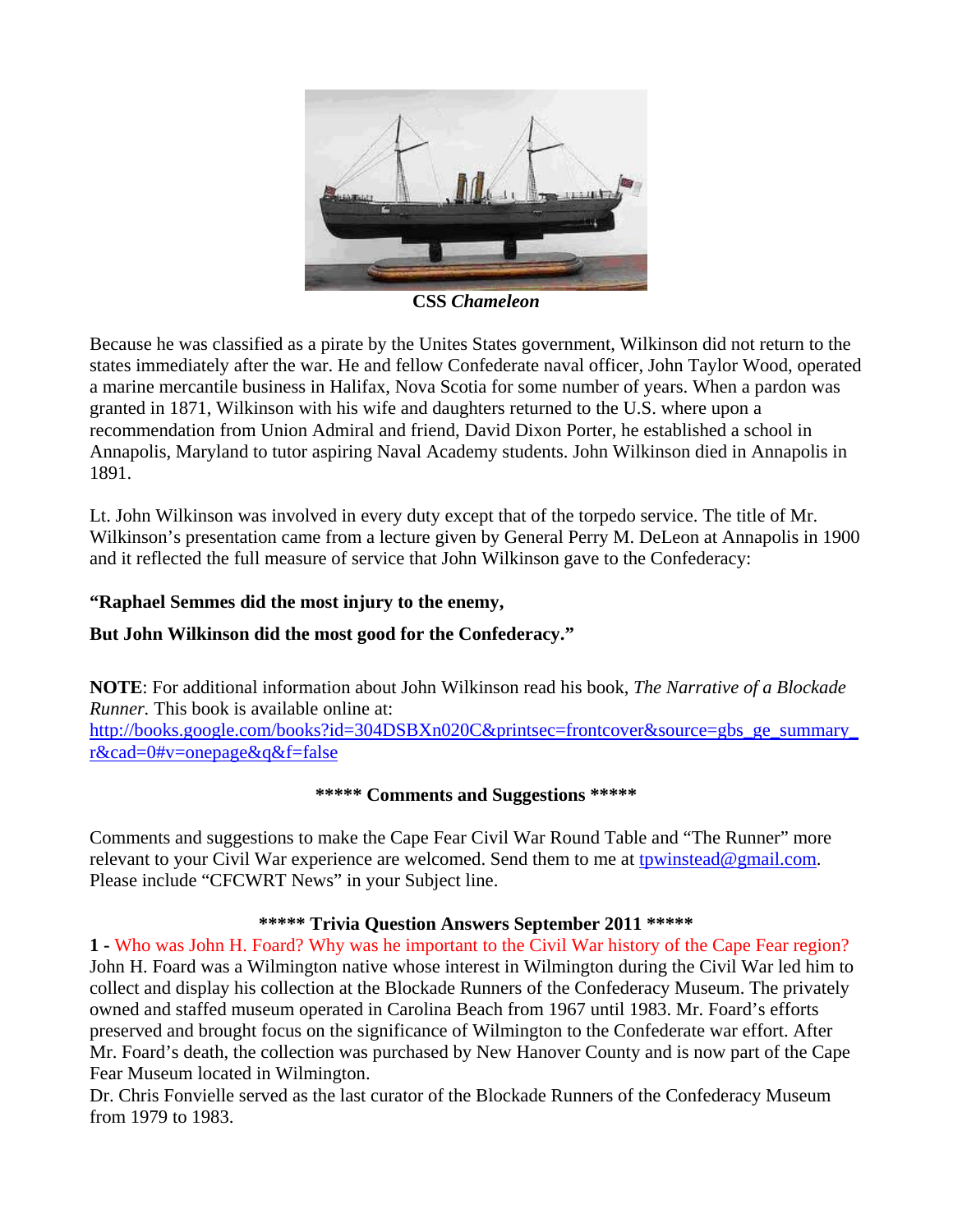Source: Chris E. Fonvielle, Jr., *Fort Fisher 1865: The Photographs of T.H. O'Sullivan* (Carolina Beach, North Carolina, SlapDash Publishing, LLC, 2011), 2.

**2 –** At the southern end of the Fort Fisher sea face, Battery Lamb (Mound Battery) towered some forty-three feet above the beach. This important battery provided protection for blockade runners entering or leaving the Cape Fear River through the New Inlet. It also served as the signaling station to assist the blockade runners trying to navigate into the river. During the bombardment on December 24, 1864, Colonel Lamb ordered that a Confederate flag be raised on the Mound Battery in defiance of the Union ships shelling the fort. Because the signaling flagpole was not equipped with halyards to raise a flag, someone would be required to climb the pole and manually attach the flag.

Who was the "volunteer" who came forward to attach the fort's standard to the Mound Battery flagpole?

As recounted in Fonvielle's *The Wilmington Campaign* and *Fort Fisher 1865*, Lamb sent word to Captain Daniel Munn at Mound Battery to raise the flag. Munn ordered Corporal Noah B. Bennett of Company K, 36<sup>th</sup> Regiment of North Carolina Troops, to brave the fire of the Union fleet and attach the colors. The 196 pound Bennett was probably a brave man, but his size made him an unlikely climber. Private Christopher C. "Kit" Bland **volunteered** to shinny up the flagpole. Not only did Kit brave the fire and attach the flag, he re-climbed the flagpole and reaffixed the flag when it was partially detached. This time the volunteer received hoorays from Confederate defenders and Federal gunners. Source: Chris E. Fonvielle, Jr., *The Wilmington Campaign: Last Rays of Departing Hope* (Campbell, California, Savas Publishing Company, 1997), 134-136.

**3 -** Mr. Wilkinson's presentation began with a slide that showed a seal with crossed naval guns overlaid by an anchor with the inscription "C.S.N" and the phrase, "**Aide toi et Dieu t'Aidera**." Know where the phrase originated? Know what Confederate leader had this phrase engraved on his sword? This phrase has been attributed to Joan of Arc during her quest to free France from English control. Most translations revealed this to mean, "**Aid yourself and God will aid you."** 

On April 9, 1865, General Robert E. Lee wore a presentation sword to his meeting with General U.S. Grant at Appomattox. The sword, a gift from a Maryland admirer, was engraved with this phrase. This sword was never offered to Grant as has been rumored. Today, this sword is part of the collection at the Museum of the Confederacy in Richmond, Virginia.

Source: [http://www.maidofheaven.com/joanofarc\\_robert\\_e\\_lee.asp](http://www.maidofheaven.com/joanofarc_robert_e_lee.asp), accessed September 12, 2011. **4 -** Among the officers who served in the Confederate States Navy, Commander James D. Bulloch, a Georgia native, was sent to England where he purchased, manned, and commanded the CSS *Fingal* in bringing a much needed cargo of military stores to Savannah, Georgia during November 1861. Because of his unique managerial talents, Bulloch was sent back to England where he achieved prominence for his actions as Chief Purchasing Officer for the CSN in Great Britain. Bulloch's talents included establishment of contacts & methods that allowed the Confederate Navy to clandestinely contract the construction and equipage of warships in violation on Britain's Neutrality Act. Among the ships Bulloch procured, the Laird #290 became the most effective commerce raider of the war. The Laird cruiser #290 slipped out of Liverpool as the unarmed *Enrica* and after a cat-and-mouse game with the USS *Tuscaloosa,* the *Enrica* proceeded to the Azores where she received guns and other equipment needed to complete a warship. Having completed his task, Bulloch turned the *Enrica* over to a new captain. Who was that captain who would take command and commission the ship as a Confederate warship? Why was Bulloch not given command of the #290?

The captain was **Raphael Semmes** and the *Enrica* became the famous or infamous commerce raider, **CSS** *Alabama.*

Bulloch was too critical to the Confederate naval efforts to give him command of a single ship. After returning to Liverpool, Bulloch would "work his game" again and again as the Union agents tried with